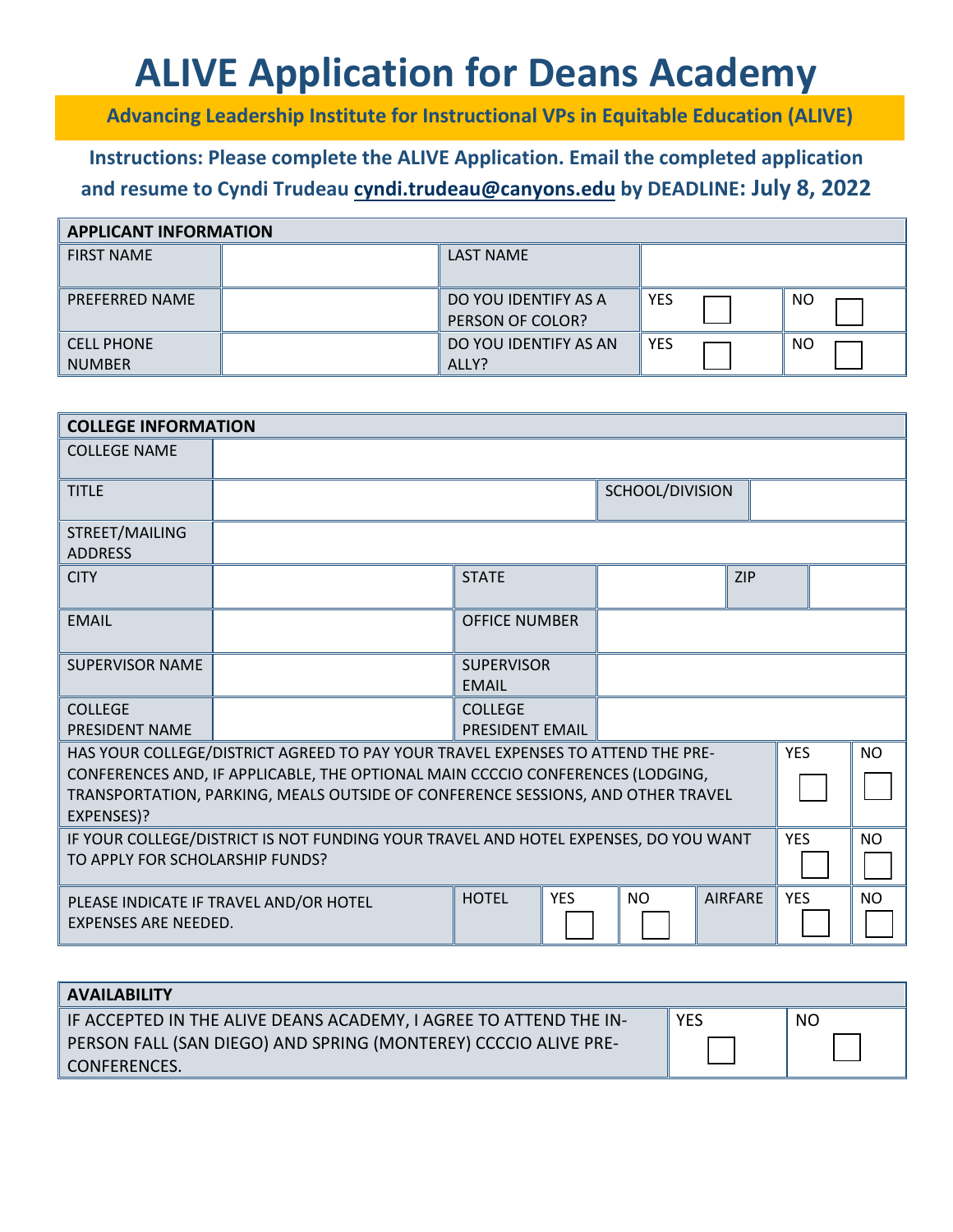### **WRITING PROMPT #1**

WHAT DO YOU HOPE TO GAIN FROM PARTICIPATION IN THE CCCCIO ALIVE DEANS ACADEMY? (PLEASE LIMIT TO 2,500 CHARACTERS, APPROXIMATELY 500 WORDS, SINGLE SPACED)